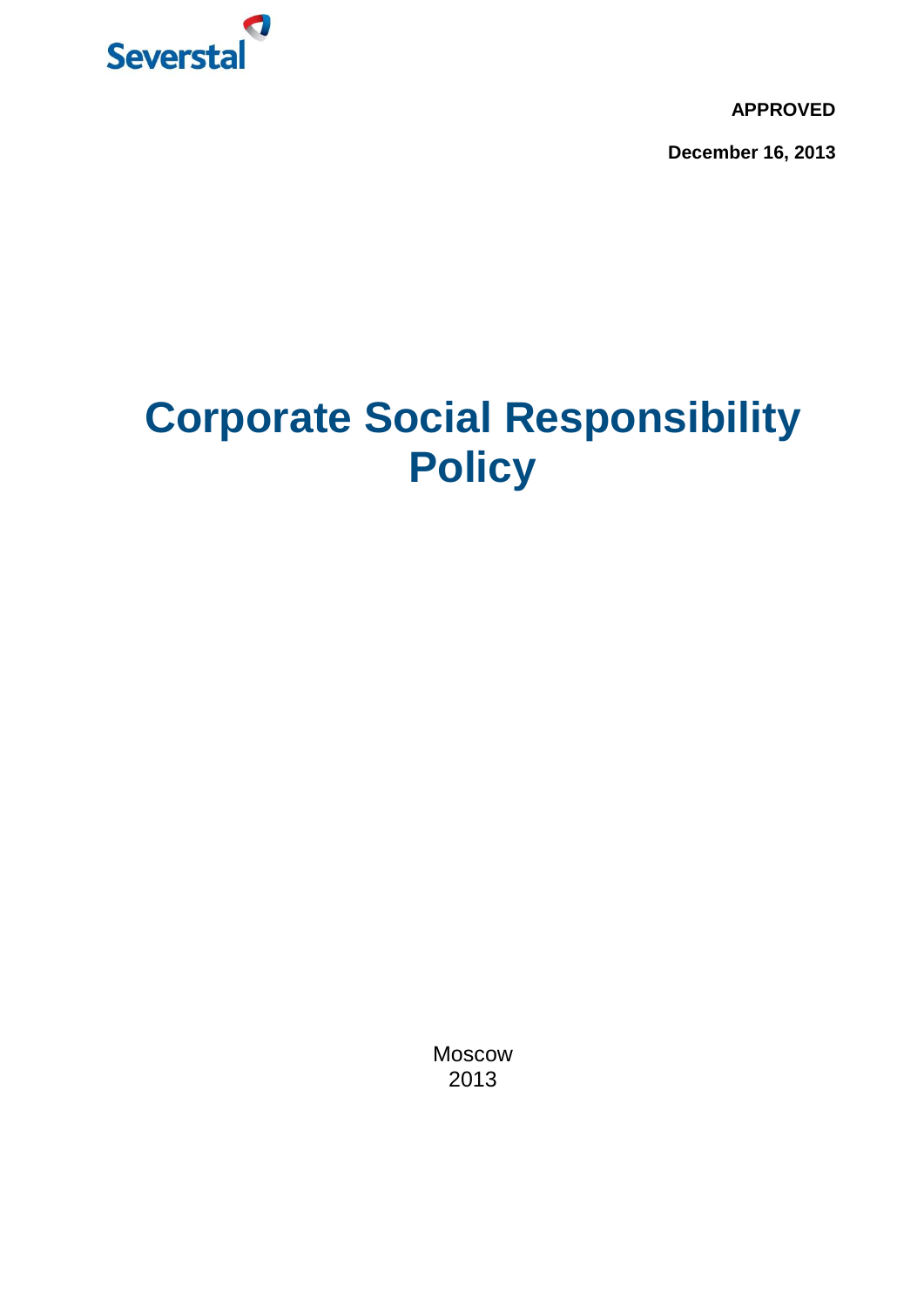#### INTRODUCTION

OAO Severstal is one of the world's largest vertically integrated steel and mining companies. Severstal combines the advantage of the growing potential of the Russian market with the stable profitability of a global steel manufacturer.

Our mission is to be the leader in value creation. For us, leadership in value creation is:

Value creation through vertical integration and continuous improvement

 Leadership in the manufacturing of high-demand products used around the world in construction, energy, transportation, industrial machinery and consumer goods industries

 Continuous commitment to new achievements creating an opportunity to exceed customer expectations

 Use of our knowledge and expertise to develop our company and ensure our sustainable growth in the best interest of all stakeholders including our shareholders, customers, employees, business partners, government authorities and local communities

Social responsibility is our key operational principle, and we constantly focus on its practical implementation.

### 1. GENERAL PROVISIONS

1.1. The Corporate Social Responsibility Policy of OAO Severstal ("Severstal", "we") defines the common understanding of social responsibility principles and the key areas of their implementation across all businesses and departments of Severstal.

1.2. This Policy is based on our understanding of the social role and responsibilities of Severstal stemming from our corporate mission and strategy, our principles of business ethics and our corporate values. This Policy is also aligned with the standards of corporate social responsibility recognized by the Russian and international business communities and outlined in the ISO 26000 international standard, Guidance on Social Responsibility.

1.3. The purpose of this Policy is to establish a social environment conducive for our business development, to improve the efficiency of social program and project management, and to improve our reputation.

2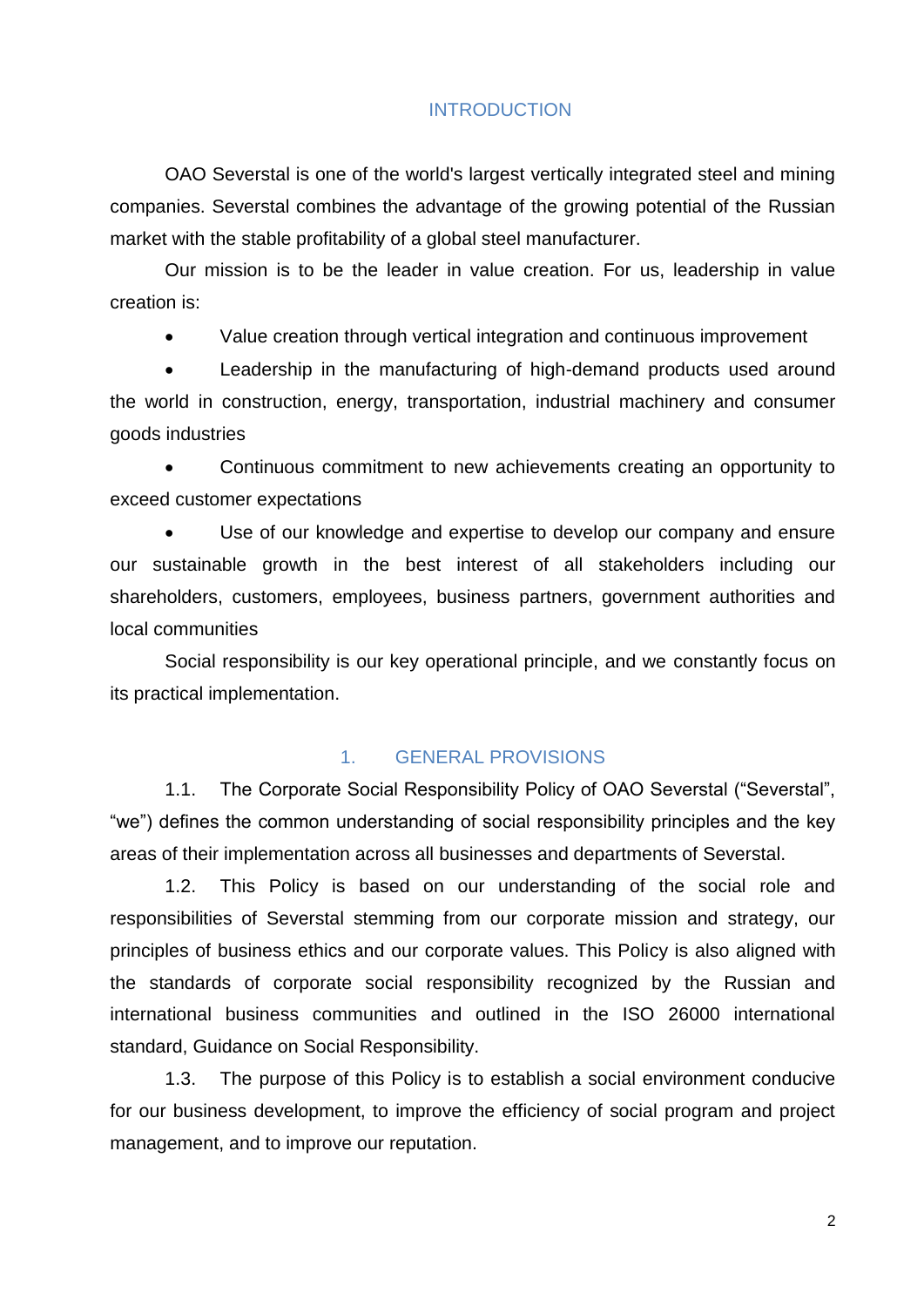1.4. This Policy complies with applicable laws of the Russian Federation, with our Charter and other internal regulations.

### 2. DEFINITIONS AND SCOPE

2.1. Severstal defines social responsibility according to the ISO 26000 standard ("Guidance on Social Responsibility"):

**"***Social responsibility is the responsibility of an organization for the impacts of its decisions and activities on society and the environment, through transparent and ethical behavior that:*

 *Contributes to sustainable development, including health and the welfare of society*

*Takes into account the expectations of stakeholders*

 *Is in compliance with applicable law and consistent with international norms of behavior, and* 

*Is integrated throughout the organization and practiced in its relationships*"

Severstal also supports the fundamentals of corporate social responsibility integrated in the Social Charter of RSPP, including fair business practices, respect for human rights, responsible labor practices, responsibility for conservation of natural resources and environmental protection, and responsibility before consumers and local communities in our regions.

2.2. Our Corporate Social Responsibility Policy defines our general principles and approaches in this area, while specific details are available in the documents governing our human relations, occupational safety, environmental protection, management of external social programs, and collaboration with business partners<sup>1</sup>.

2.3. Provisions of this Policy apply to all our branch offices, subsidiaries and affiliates.

## 3. OUR APPROACH TO AND KEY PRIORITIES IN CORPORATE SOCIAL **RESPONSIBILITY**

 $\overline{a}$ 

<sup>1</sup> Corporate regulations for employee training, selection, evaluation and adaptation; collective bargaining agreements of OAO Severstal; Employee Code of Conduct of OAO Severstal; Occupational Safety Policy of Severstal Group; Environmental Protection Policy of Severstal Group; Code of Business Partnership of OAO Severstal; External Social Program Management Policy of OAO Severstal; Anti-Corruption Policy of OAO Severstal and Affiliates.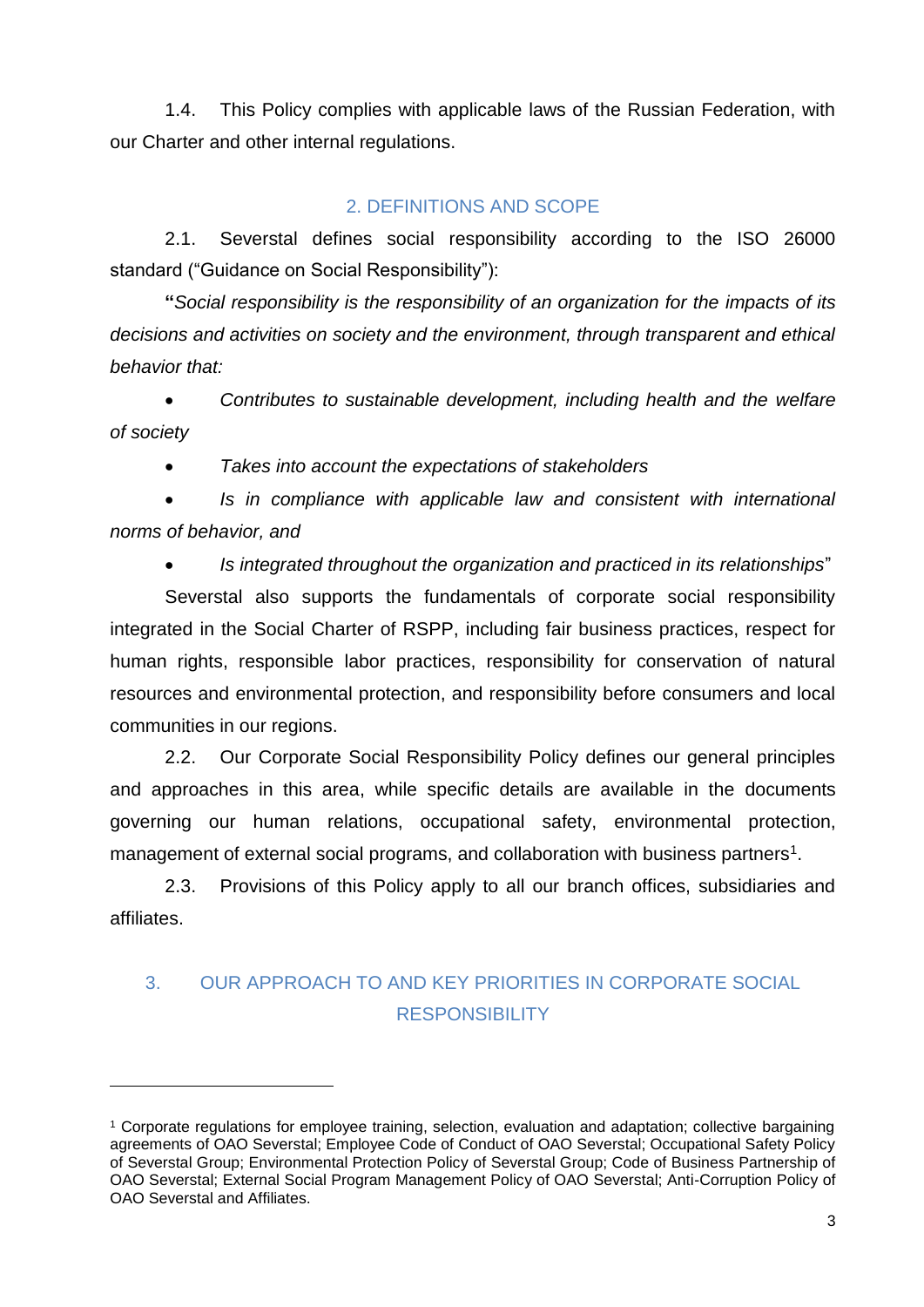3.1. Our social responsibility is to be a reliable partner for all our stakeholders, which means we need to:

- Generate shareholder value
- Help our employees to unleash their full creative potential

 Develop our dialog with employees, support feedback and improve employee loyalty

• Continuously work on improving occupational safety

 Comply with all laws and regulations, and partner with government authorities to address the challenges of sustainable development

 Ensure fair, transparent and ethical collaboration with our business partners

• Improve our environmental performance and our use of natural resources

Contribute to social, economic and cultural development of our regions

 Communicate and engage with stakeholders on the basis of mutual respect, business partnership and delivery on commitments

 Ensure regular disclosure of our decisions and operations affecting communities and the environment

## 4. INTEGRATION OF SOCIAL RESPONSIBILITY PRINCIPLES IN OUR **OPERATIONS**

4.1. Our social responsibility initiatives are aligned with our corporate development strategy, and with the principles and tools of the Business System of Severstal.

4.2. Integrating social responsibility principles in our strategy and daily operations requires our commitment to these principles at all levels of our company. Severstal promotes the principles of social responsibility in internal communications, develops competencies and motivates employees to integrate these principles in our decision-making and everyday operations.

4.3. Severstal is committed to continuous improvement of our social responsibility activities, routinely monitors our impact on social, economic and environmental systems, and analyzes the outcomes of our social and environmental initiatives.

4.4. We evaluate potential social and environmental consequences of our decisions and integrate social responsibility principles in our procurement, sales and